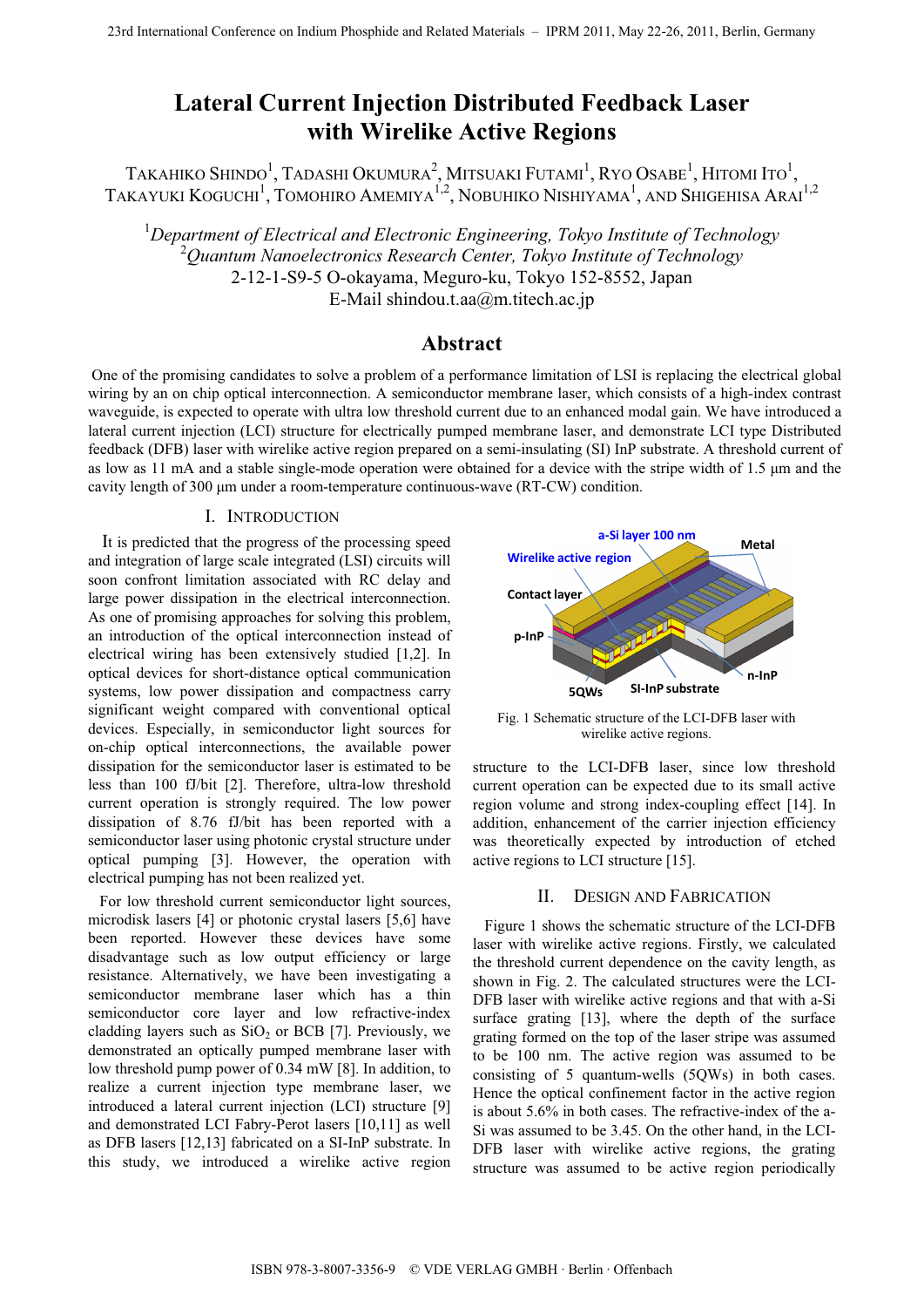

Fig. 2 Calculated threshold current dependence on the cavity length.

etched and filled with InP. In addition, to keep the optical confinement factor in 5QWs almost the same as that in the above mentioned LCI-DFB laser with a-Si surface grating, a 100 nm-thick a-Si layer was assumed to be formed on the top of the laser stripe. In these structures, the total GaInAsP layer thickness and the stripe width were  $400$  nm and  $2.0$   $\mu$ m, respectively. From the calculation result, an index-coupling coefficient in the grating of wirelike active region structure and that of a-Si surface grating structure were obtained to be  $400 \text{ cm}^{-1}$  and  $450 \text{ cm}^{-1}$ , respectively. As can be seen in Fig. 2, by introducing the wirelike active region structure, the threshold current can be reduced to be about 0.5 mA due to an effect of the high index-coupling coefficient and the reduction of the active region volume. Please note the internal quantum efficiency in this calculation was 100%.

 An initial wafer of the fabricated LCI-DFB laser with wirelike active regions consisted of undoped GaInAsP core layer was prepared on an Fe doped SI-InP by organometallic vapour-phase-epitaxy (OMVPE) method; the core layer included an undoped-GaInAsP lower optical confinement layer (OCL,  $\lambda_g$  = 1.2  $\mu$ m, 140 nm thick) and five 1% compressively-strained (CS)  $Ga_{0.22}In_{0.78}As_{0.81}P_{0.19}$ QWs (6-nm-thick well) with -0.15% tensile-strained (TS)  $Ga<sub>0.25</sub>In<sub>0.75</sub>As<sub>0.50</sub>P<sub>0.50</sub> barriers (10 nm), an upper GalnAsP$ OCL  $(\lambda_g = 1.2 \mu m, 140 \text{ nm} \text{ thick})$ , and undoped thin i-InP layer. First, an electron-beam-lithography (EBL) was carried out to form wirelike active regions. After grating patterns were transferred to  $SiO<sub>2</sub>$  mask by  $CF<sub>4</sub>$  reactiveion-etching (RIE), active layers were completely etched by  $CH<sub>4</sub>/H<sub>2</sub>$  RIE. Then a wet cleaning process was applied to remove the damaged layer by dry etching, and undoped InP was regrown into the groove regions. Next, the LCI structure was formed by  $CH_4/H_2$  RIE and two-step OMVPE selective regrowth process. After formation of the mesa stripe structure with a width of  $7 \mu m$  and a height of 400 nm by CH<sub>4</sub>/H<sub>2</sub> RIE, n-InP ( $N_D = 4 \times$  $10^{18}$ /cm<sup>3</sup>) was selectively regrown on the both sides of the mesa structure as a cladding layer. Then, by etching a part



Fig. 3 Cross sectional SEM view of the wirelike active region after regrowth process.

of the  $7 \mu m$  wide active region stripe and embedded ntype InP layer by the similar manner, narrow stripe (1.5  $\mu$ m) was formed. After that, p-InP ( $N_A$ = 4 × 10<sup>18</sup>/cm<sup>3</sup>) and p-GaInAs ( $N_A = 8 \times 10^{18}$ /cm<sup>3</sup>) were regrown by the same way and a part of GaInAs contact layer near the stripe edge was removed by wet chemical etching to reduce the optical absorption loss in the GaInAs contact layer. Then Ti/Au electrodes were evaporated on the n-InP and p-InP regions. Finally, a 100 nm a-Si layer was deposited on the laser stripe by P-CVD.

 Since the fabricated LCI-laser on a SI-InP layer has an asymmetric structrure in the vertical direction, an optical mode field in the core layer leaks to the SI-InP lower cladding due to relatively thin GaInAsP OCL especially in the groove regions. To prevent large waveguide loss due to this leaky optical mode field in groove regions, an a-Si layer was deposited so as to confine the optical mode field in the core layer.

 Figure 3 shows the cross sectional SEM view of the wirelike active regions. The period and wire width were designed to be 100 nm and 242.5 nm, respectively. As can be seen in Fig. 4, the groove regions are filled with undoped InP and almost flat top surface was obtained.

#### III. EXPERIMENTAL RESULT

 The light output and voltage-current characteristics of the fabricated device are shown in Fig. 4. The cavity length and the stripe width were 300  $\mu$ m and 1.5  $\mu$ m, respectively. As can be seen, the threshold current  $(I<sub>th</sub>)$  of 11 mA, and an external differential quantum efficiency from the front facet  $(\eta_{df})$  of 26% were obtained under a RT-CW condition. The differential series resistance and the voltage at the threshold current were around 68  $\Omega$  and 1.7 V, respectively. The threshold current of this device was not low compared with our typical LCI-type lasers fabricated on a SI-InP substrate [11]. Then, from the calculation result shown in Fig. 2, one order lower threshold current was estimated. One of the reasons is low internal quantum efficiency in this device. From our LCI FP laser results, the estimated internal quantum efficiency is about 40%, which should be improved by the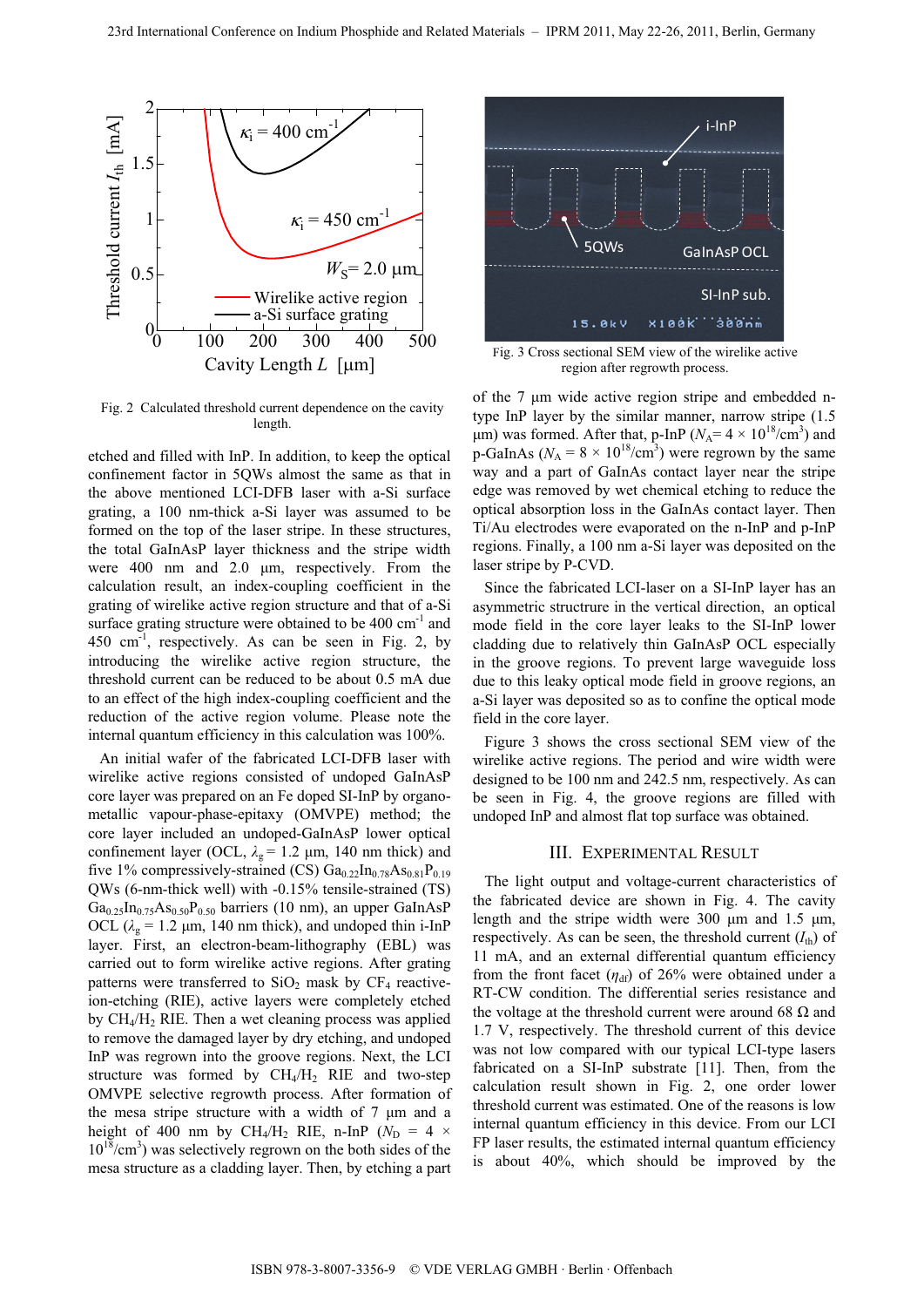

Fig. 4 Lasing characteristics of the LCI-DFB laser with wirelike active regions.



Fig. 5 Temperature dependence of the threshold current of the LCI-DFB laser with wirelike active regions.

modification of the active region structure. Another reason for the high threshold current of the fabricated device compared with the calculated result is the largely detuned lasing wavelength.

 Figure 5 shows the temperature dependence of threshold current of another sample under a pulsed condition. As can be seen, the threshold current took the minimum value of 33 mA at 40 °C. Hence the Bragg wavelength is considered to be 8-10 nm longer than the gain peak wavelength at around  $20^{\circ}$ C.

 Figure 6 (a) shows the differential series resistance dependence on the stripe width of the LCI-DFB laser with wirelike active regions (Wirelike) and that of the LCI quantum-well laser (Film) fabricated on the same wafer. The y-intercept, which can be regarded as the contact resistance between the metal electrodes and p-GaInAs and n-InP contact layers, was measured to be around 30  $\Omega$  for both samples, the evaporation of Ti/Au electrodes can be attributed to these poor series resistances. From Fig. 6 (a), the differential series resistance of the LCI laser with



(b)

Fig. 6 (a) Differential series resistance and (b) compariosn of the structures of the LCI-FP laser and LCI-DFB laser with wirelike active regions.



Fig. 7 Lasing spectrum of the LCI-DFB laser with wirelike active regions.

wirelike active regions  $(R_{\text{wirelike}})$  is 1.7 times larger than that of LCI quantum-well  $(R<sub>film</sub>)$ . But, the area of GaInAsP region of wirelike active regions  $(S_{\text{wirelike}})$  is no more than